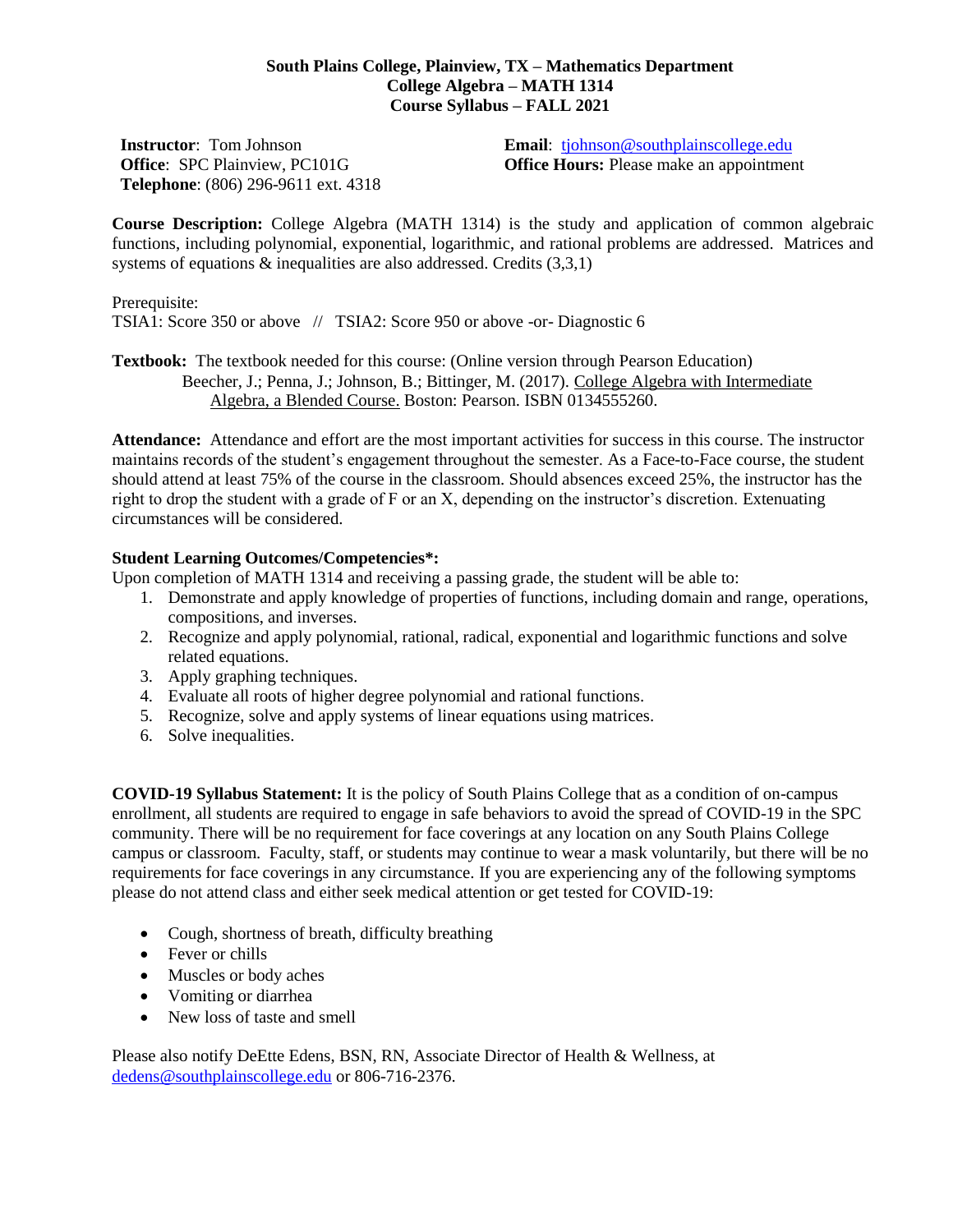**Course Objectives:** Successful completion of this course should reflect mastery of the preceding competencies.

## **Core Objectives:**

*Communication Skills:* Effective development, interpretation, and expression of ideas through written, oral, and visual communication.

*Critical Thinking:* Creative thinking, innovation, inquiry, analysis, evaluation, and synthesis of information. *Empirical and Quantitative Competency Skills:* The manipulation and analysis of numerical data or observable facts resulting in informed conclusions.

**Supplementary Course Information:** Blackboard is the online course management system that will be utilized for this course. This course syllabus, as well as any class handouts can be accessed through Blackboard. Login at [http://spc.blackboard.com.](http://spc.blackboard.com/) The user name and password should be the same as the MySPC and SPC email.

User name: first initial, last name, and last 4 digits of the Student ID Password: Original CampusConnect Pin No. (found on SPC acceptance letter)

**Supplies:** You will need a TI 83+ or TI 84+ graphing calculator\*, graph paper, and a 3-ring binder. \**Calculators on cell phones, TI-89, TI-92, or TI-Inspire calculators, or any other electronic devices will NOT be allowed during testing without permission from the instructor.*

**Assignments & Grading:** Homework assignments will be made at each class meeting. Please make certain all materials accompany you to each class meeting. Daily work (homework) will count for 40%, unit tests count for 40%, and the Final Exam will count for 20% of the Final Grade. Your final average in the course will determine the letter grade posted on your transcript.

Grade is determined by the following scale: A (90-100%), B (80-89%), C (70-79%), D (60-69%), F (0-59%). Note:

Plagiarism violations include, but are not limited to, the following:

- 1. Turning in a paper that has been purchased, borrowed, or downloaded from another student, an online term paper site, or a mail-order term paper mill;
- 2. Cutting and pasting together information from books, articles, other papers, or online sites without providing proper documentation;
- 3. Using direct quotations (three or more words) from a source without showing them to be direct quotations and citing them; or
- 4. Missing in-text citations.

Cheating violations include, but are not limited to, the following:

- 1. Obtaining an examination by stealing or collusion;
- 2. Discovering the content of an examination before it is given;
- 3. Using an unauthorized source of information (notes, textbook, text messaging, internet, apps) during an examination, quiz, or homework assignment;
- 4. Entering an office or building to obtain an unfair advantage;
- 5. Taking an examination for another;
- 6. Altering grade records;
- 7. Copying another's work during an examination or on a homework assignment;
- 8. Rewriting another student's work in Peer Editing so that the writing is no longer the original student's;
- 9. Taking pictures of a test, test answers, or someone else's paper.

**Student Conduct:** The Student "Code of Conduct" will be followed in this course. You are expected to be respectful to others in the classroom. Please SILENCE phones before entering class and assist in maintaining a classroom environment conducive to learning. Any student disrupting the learning environment will be asked to leave and may be dropped from the course.

**Diversity Statement:** In this class, the teacher will establish and support an environment that values and nurtures individual and group differences and encourages engagement and interaction. Understanding and respecting multiple experiences and perspectives will serve to challenge and stimulate all of us to learn about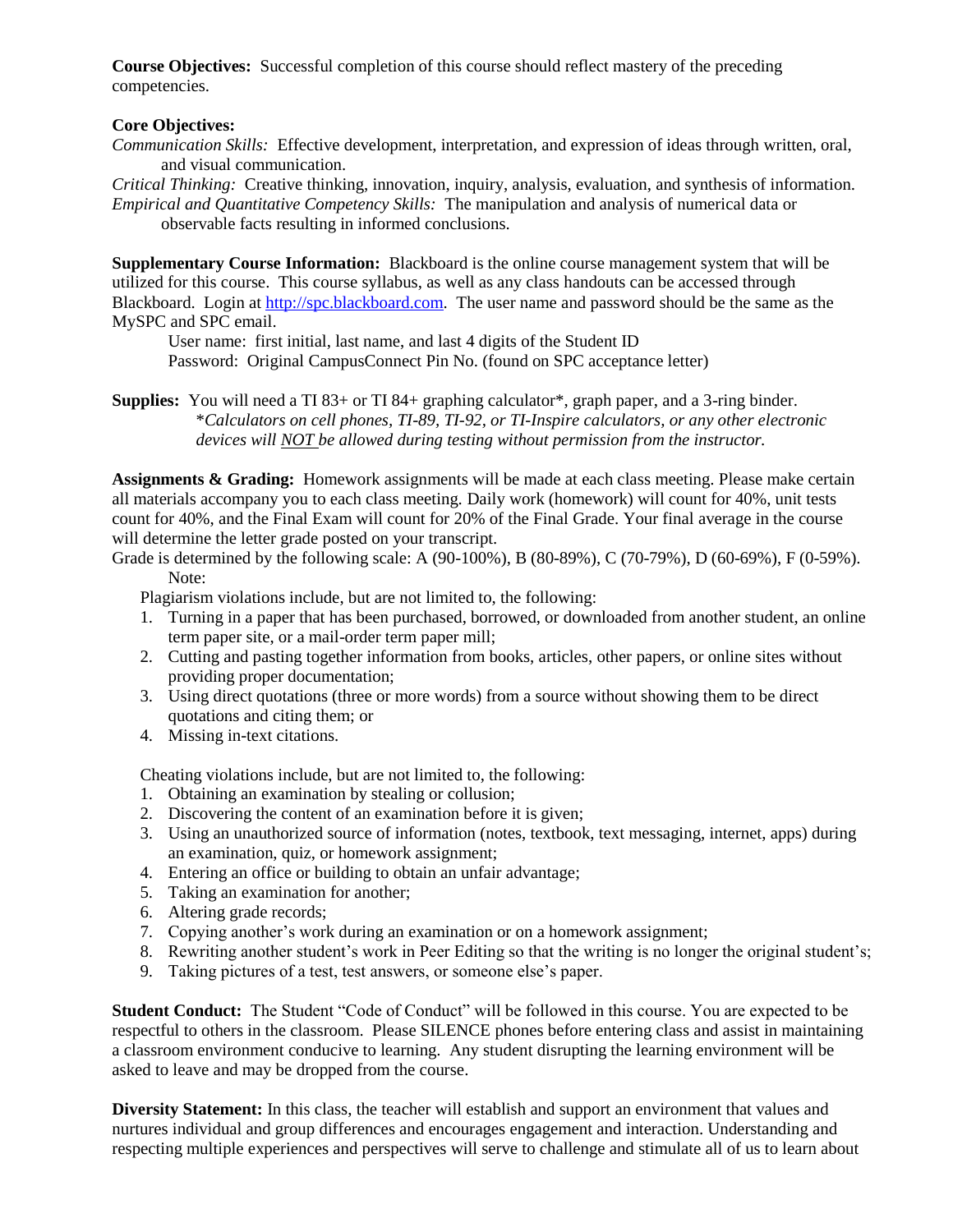others, about the larger world and about ourselves. By promoting diversity and intellectual exchange, we will not only mirror society as it is, but also model society as it should and can be.

**Disability:** Students with disabilities, including but not limited to physical, psychiatric, or learning disabilities, who wish to request ADA Sec. 504 accommodations in this class should notify the Disability Services Office early in the semester so that the appropriate arrangements may be made. In accordance with federal law, a student requesting accommodations must provide acceptable documentation of his/her disability. For more information, call or visit the Disability Services Office in the Student Health & Wellness Office, 806-716-2577, or at the Plainview, TX Campus main office, 806-296-9611.

**Nondiscrimination Policy:** South Plains College does not discriminate on the basis of race, color, national origin, sex, disability or age in its programs and activities. The following person has been designated to handle inquiries regarding the non-discrimination policies: Vice President for Student Affairs, South Plains College, 1401 College Avenue, Box 5, Levelland, TX 79336. Phone number 806-716-2360.

**Title IX Pregnancy Accommodations Statement:** If you are pregnant, or have given birth within six months, Under Title IX you have a right to reasonable accommodations to help continue your education. To activate accommodations, you must submit a Title IX pregnancy accommodations request, along with specific medical documentation, to the Director of Health and Wellness. Once approved, notification will be sent to the student and instructors. It is the student's responsibility to work with the instructor to arrange accommodations. Contact the Director of Health and Wellness at 806-716-2362 or email cgilster@southplainscollege.edu for assistance.

**Equal Opportunity:** South Plains College strives to accommodate the individual needs of all students in order to enhance their opportunities for success in the context of a comprehensive community college setting. It is the policy of South Plains College to offer all educational and employment opportunities without regard to race, color, national origin, religion, gender, disability or age.

**Campus Concealed Carry - Texas Senate Bill - 11** (Government Code 411.2031, et al.) authorizes the carrying of a concealed handgun in South Plains College buildings only by persons who have been issued and are in possession of a Texas License to Carry a Handgun. Qualified law enforcement officers or those who are otherwise authorized to carry a concealed handgun in the State of Texas are also permitted to do so. Pursuant to Penal Code (PC) 46.035 and South Plains College policy, license holders may not carry a concealed handgun in restricted locations. For a list of locations, please refer to the SPC policy at: [\(http://www.southplainscollege.edu/human\\_resources/policy\\_procedure/hhc.php\)](http://www.southplainscollege.edu/human_resources/policy_procedure/hhc.php).

Pursuant to PC 46.035, the open carrying of handguns is prohibited on all South Plains College campuses. Report violations to the College Police Department at 806-716-2396 or 9-1-1.